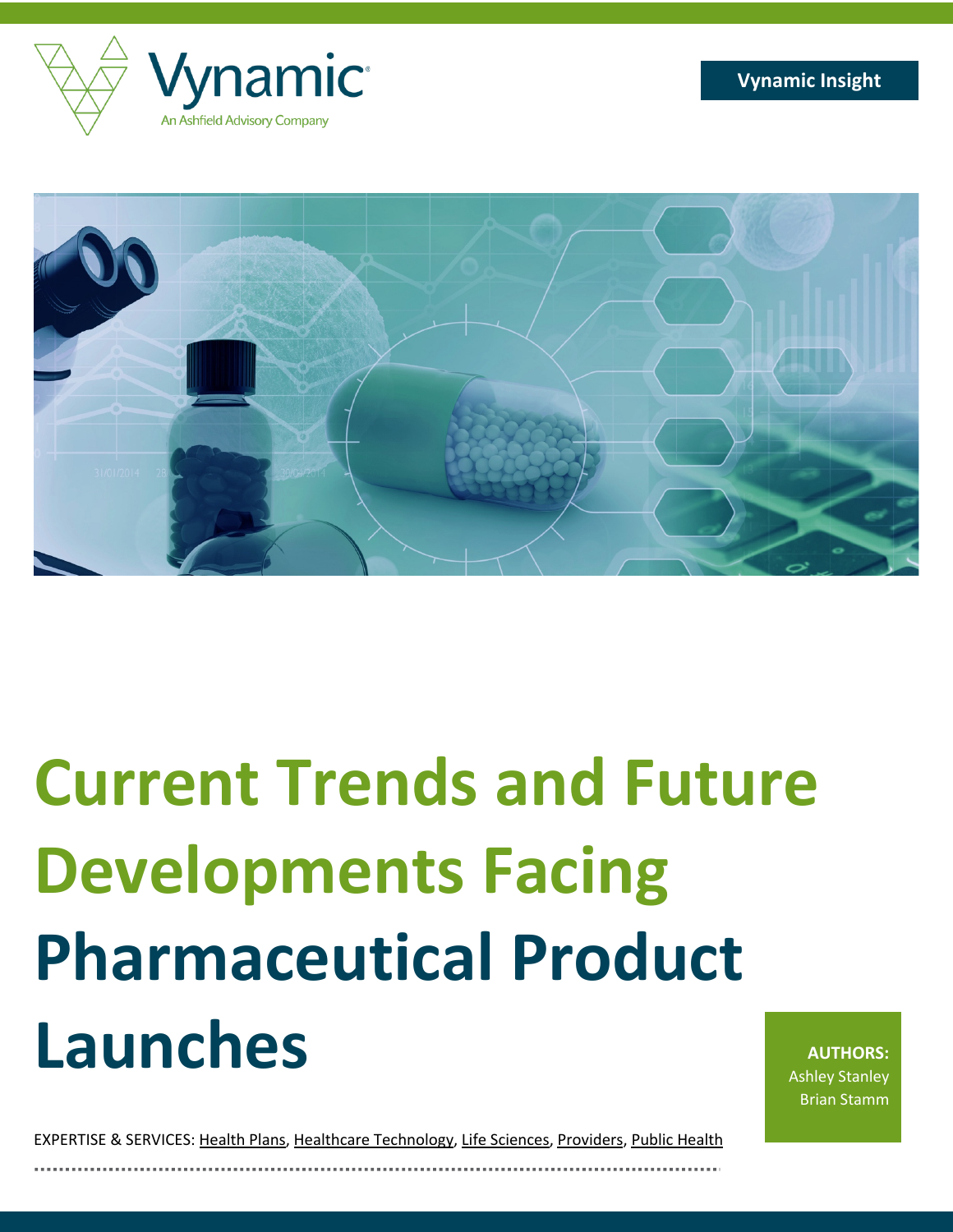Pharmaceutical and healthcare companies need more transparent, collaborative, and cost-effective launch strategies and go-to-market plans in place for their product launches.

The pandemic has been a driving force for changes across many areas of the pharmaceutical and healthcare industries over the last year, but there have been other factors at play, including:

## **INCREASED PRESSURE TO SHORTEN TIME TO MARKET FOR DRUG DEVELOPMENT**

As we've seen with the development of COVID vaccines, the FDA's timelines are condensing to ensure life-saving treatments are made available faster. But this isn't a new phenomenon, in 2018 alone a record 43 drugs were approved via various fasttrack programs, representing 73% of new drugs approved by the FDA that year<sup>1</sup>.

There has also been a focus on fit-for-purpose launches based on a product's indication trajectory, which help to ensure more efficient and effective use of resources. These launches have also enabled stronger cross-functional strategic and tactical alignment across functions such as medical, development, market access and commercial<sup>2</sup>.

#### **AN INCREASINGLY COMPETITIVE MARKETPLACE**

The continued drive to get drugs to market faster has inevitably led to an increasingly competitive marketplace. In 2020, worldwide pharmaceutical revenues totaled \$1.27 trillion U.S. dollars<sup>3</sup>, and this growth is set to continue rising.

As clinical trial pipelines continue to grow into niche higher-value therapeutics<sup>4</sup>, we can expect more startup innovators to enter this increasingly competitive space.

### **THE ESCALATING COST OF DRUG DEVELOPMENT**

Another driving force behind these changes is the increasing cost of drug development. Currently, it costs around \$2.6 billion USD to develop each FDA approved drug<sup>5</sup>, with this cost escalating by roughly 3% year over year. Research and development areas contribute the highest to these costs, with 17% of revenue spent on R&D efforts**<sup>6</sup>** .

These heightened costs lead to uncertain returns on investment, meaning that stakeholders may be more likely to invest in drugs within established markets.

### **LIMITED AND/OR DECREASING ACCESS TO HCPS DUE TO COVID**

The pandemic catalyzed a wholesale shift in preference away from physical to virtual engagement. Before COVID-19, the majority of meetings with pharma sales reps were held in person. During the pandemic, we saw virtual engagements begin to dominate HCP-rep interactions.

Physical access remains limited and it's highly likely that physicians will restrict who can enter their office for professional reasons in the long-term. As such, the relationship between HCPs and pharma sales reps will require ongoing innovation and investment in digital approaches to create meaningful connections.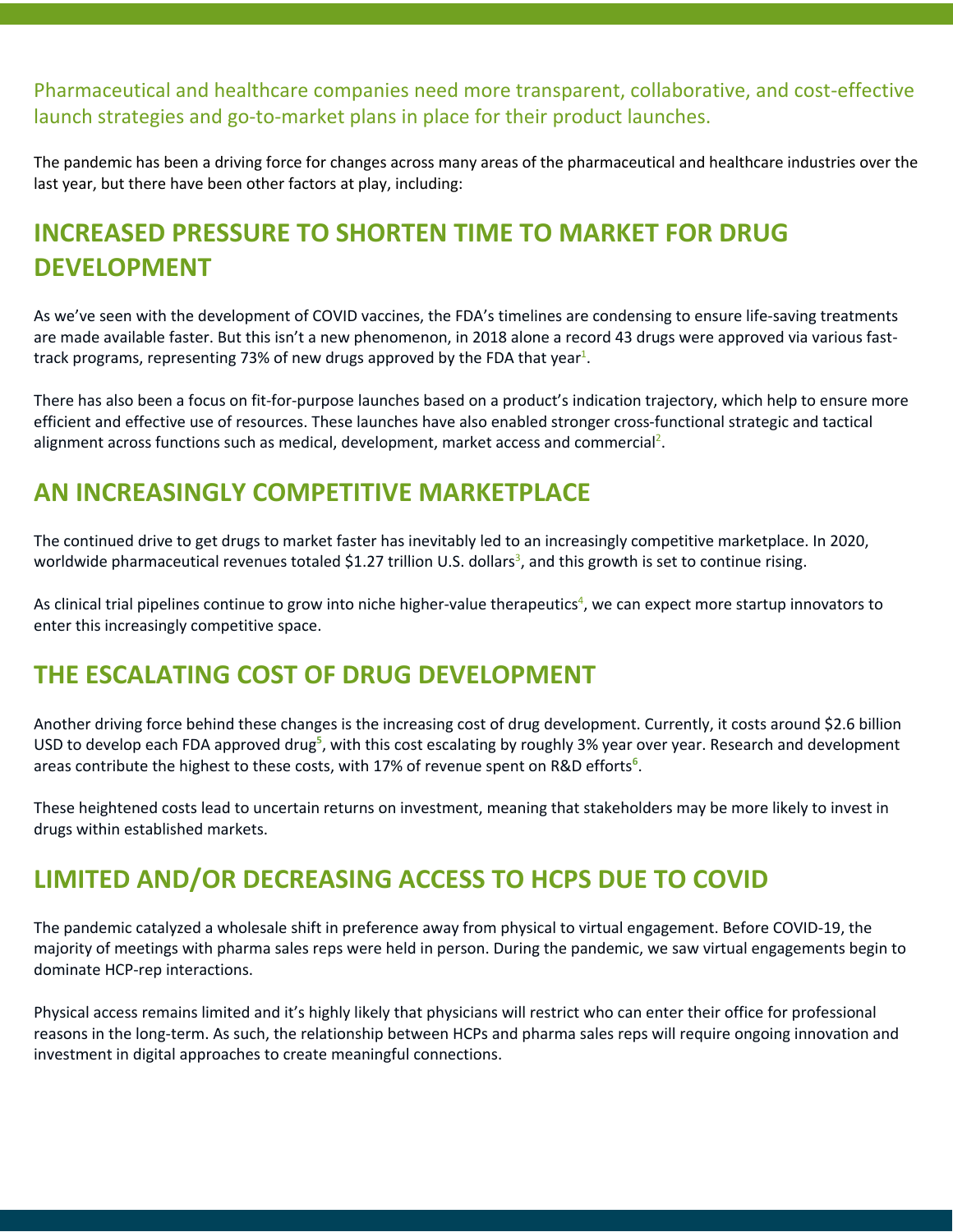#### **WHAT DOES THE FUTURE HOLD?**

There are many factors at play that will see the evolution of future pharma product launches, including:

- **Data-driven decision making** a wealth of data is now available that was not before, such as increased FDA receptiveness to real-world evidence**<sup>7</sup>** , which will help predict behavior while providing recommendations on engagement touchpoints.
- **Moving away from traditional marketing tactics** omnichannel approaches have opened up new opportunities to optimize marketing efforts across all channels
- **Leveraging AI** to drive a more robust understanding of unmet needs by capturing behavioral and attitude changes while improving commercial performance across product launches
- **Sales teams will leverage digital channels** a**nd analytical insights** to become more effective
- **Increased coordination** between Marketing and Sales teams
- **Innovative patient channels and services** to facilitate diagnosis, treatment choice, and administration

#### **NEW OPPORTUNITIES ARE OPENING UP**

While there are challenges to overcome, new opportunities are already opening up and regulators are proactively searching for new ways to get therapies to patients in need in a timelier manner.

Within Oncology, the FDA has launched Project Orbis<sup>8</sup>, a collaboration among international regulators to help cancer patients receive earlier access to products in other countries where there may be significant delays in regulatory submissions – regardless of whether the product has received FDA approval.

In an effort to expand R&D pipelines, pharma companies are evolving how and who they bring therapies to market with. For example, companies now manage risk and costs by co-promoting products with other pharma companies. Some pharma companies are also exploring combo therapy clinical trials to reach new patient populations, with one recent example being the use of combo therapies to treat ovarian cancers**<sup>9</sup>** .

The evolution of data-driven marketing is reshaping how pharmaceutical companies reach patient populations – such as AI to help drive market segmentation for healthcare providers and patients and gain a greater understanding of a disease.

Vynamic and the Ashfield Advisory ecosystem are experts in helping businesses navigate many of these challenges, unlocking new opportunities in the market, and realizing the immense potential of their therapies – from the past, present and future.

To explore how Vynamic can help your organization achieve its goals, please contact Product Launch Service Leads Ashley Stanley and Brian Stamm.

To explore how Vynamic can help your organization achieve its goals, please contact Product Launch Service Leads Ashley Stanley and Brian Stamm.

> **Interested in learning more?** info@vynamic.com | 888-Vynamic